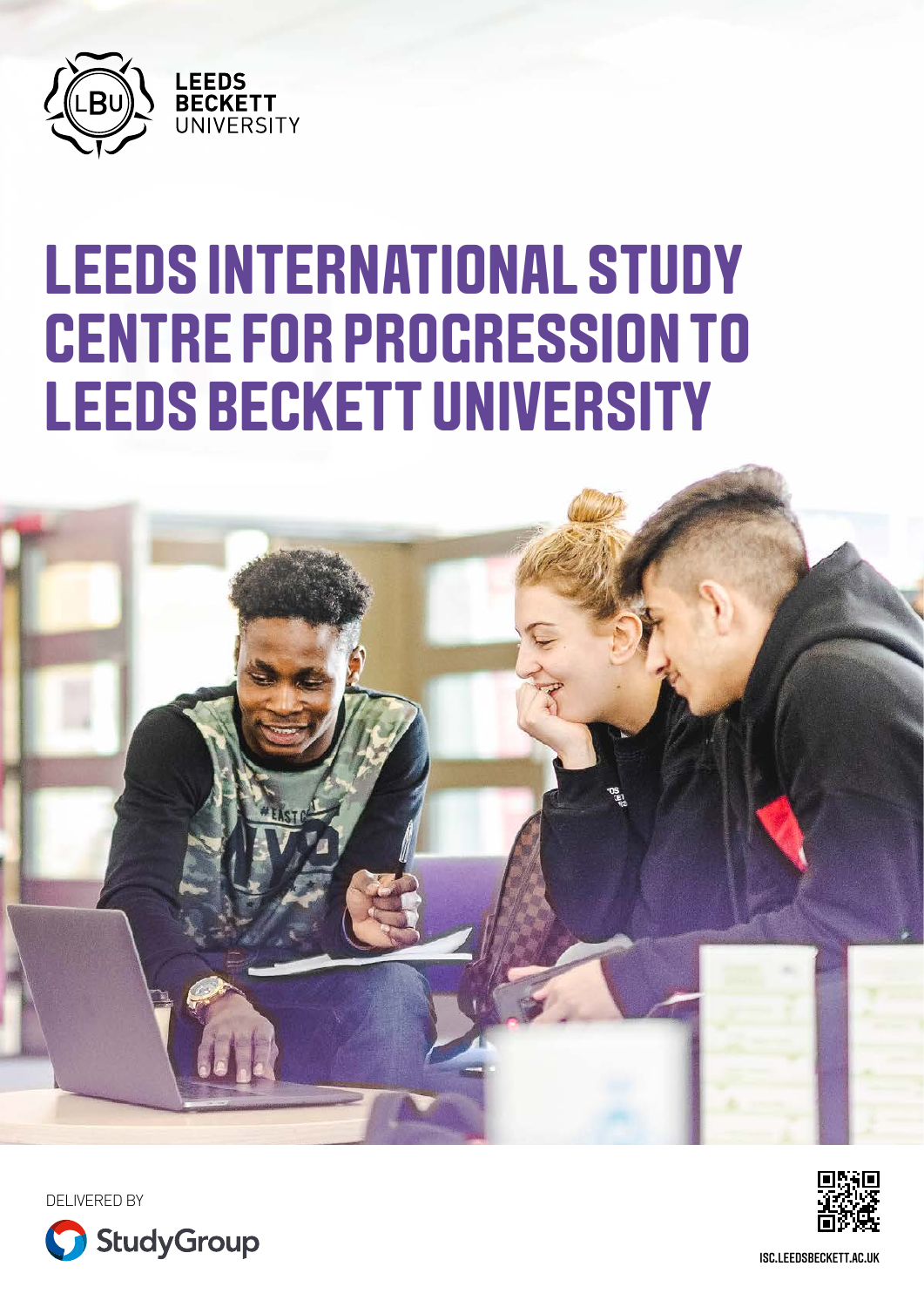

## CITY IN THE UK. **HAPPIEST** LEEDS IS THE

Safestore, 2019

# **QS 5 STAR RATING**

LEEDS BECKETT UNIVERSITY HAS BEEN AWARDED A FIVE STAR RATING BY QS STARS, POSITIONING IT AMONG THE WORLD'S FLITE HIGHER EDUCATION INSTITUTIONS.

QS Stars, 2021

**89%**

## OF LEEDS BECKETT GRADUATES WERE IN WORK AND/OR FURTHER STUDY WITHIN FIFTEEN MONTHS OF GRADUATION.

Graduate Outcomes Survey 2018-19

**143** STUDENTS FROM 143 COUNTRIES STUDY AT LEEDS BECKETT UNIVERSITY.

## **[international-foundation-year](https://isc.leedsbeckett.ac.uk/courses/international-foundation-year)** Lee Engineer Centre For Progression To Lee Beckett University **Legislation** in the mational-foundation-year

## **INTERNATIONAL FOUNDATION YEAR**

On this pathway programme you will learn English language, academic and study skills, which will prepare you for the first year of your chosen degree at Leeds Beckett University.

## You can choose from two International Foundation Year pathways:

- · Business, Law and Social Studies
- · Science, Engineering and Computing

#### **Modules:**

You will study core modules common to each route and subject specific modules depending on your degree aim.

**Course length:**

Two semesters **Start dates:**

September or January

## **ENTRY REQUIREMENTS:**

**Academic:**  Good high school graduation grades

### **English language:**

Academic IELTS for UKVI 4.5 overall (minimum 4.5 in writing)

**Age:**  17+

## **PROGRESSION DEGREES:**

Once you complete the programme and achieve the required grades, you can progress to your chosen degree.

#### **Progression degrees available for Business, Law and Social Studies include:**

| BA (Hons) Accounting & Finance   |  |
|----------------------------------|--|
| BA (Hons) Business & Management  |  |
| BA (Hons) International Business |  |
| LLB (Hons) Law                   |  |
| BA (Hons) Sport Marketing        |  |
|                                  |  |

#### **Progression degrees available for Science, Engineering and Computing include:**

BSc (Hons) Biomedical Sciences BEng (Hons) Civil Engineering BSc (Hons) Computer Science BSc (Hons) Computing BEng (Hons) Electronic and Electrical Engineering BSc (Hons) Nutrition BSc (Hons) Safety, Health & Environmental Management BSc (Hons) Sports & Exercise Therapy



For more information, please visit **[isc.leedsbeckett.ac.uk/courses/](https://isc.leedsbeckett.ac.uk/courses/international-foundation-year)**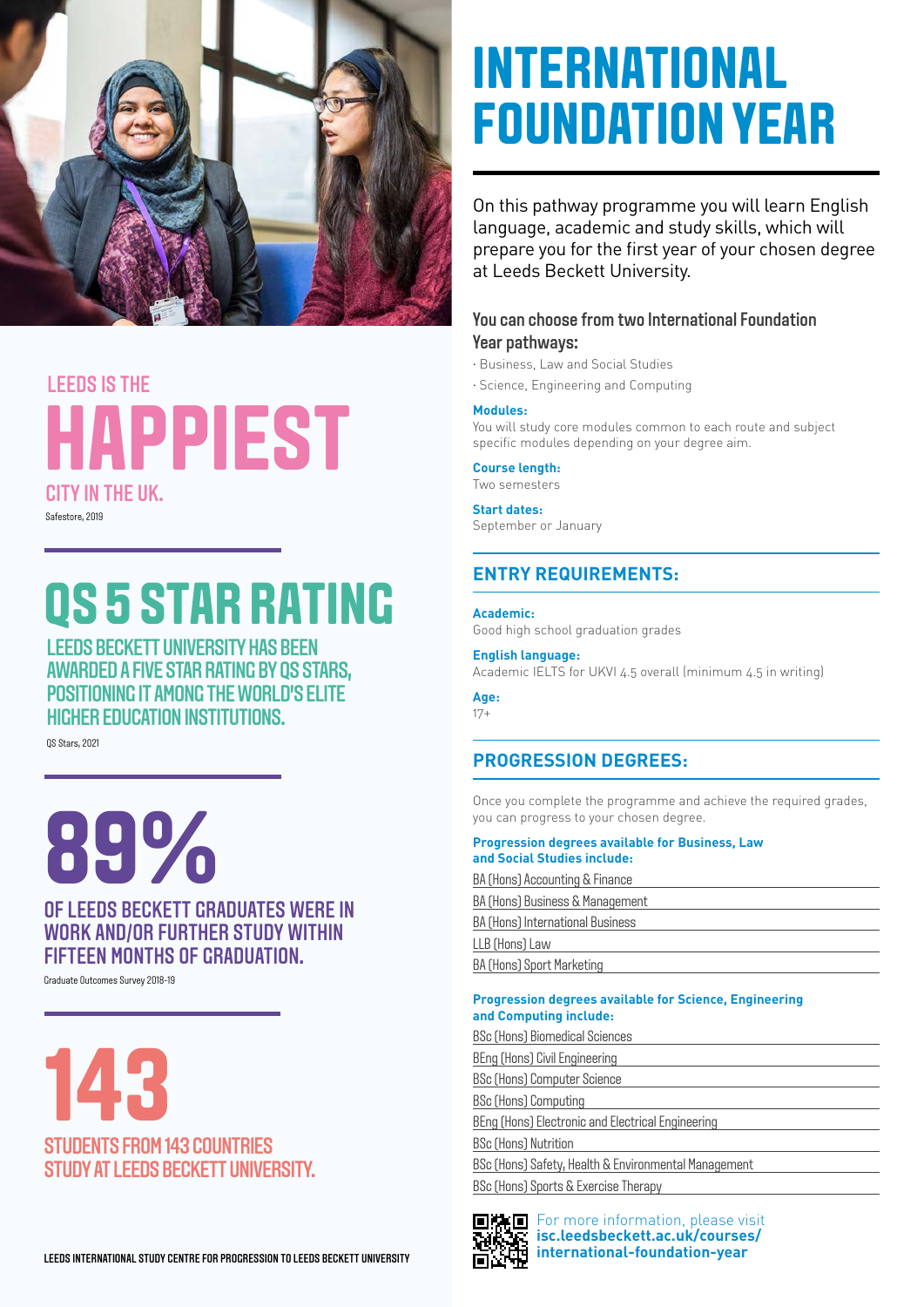## **INTERNATIONAL YEAR ONE**

This course will provide you with the language and academic skills to prepare you for progression to the second year of a degree at Leeds Beckett University in areas such as business, human resources and economics.

### International Year One pathway:

· Business Management

### **Course length:**

Two semesters

**Start dates:** November or January

## **ENTRY REQUIREMENTS:**

#### **Academic:**

Good high school graduation grades

#### **English language:**

Academic IELTS for UKVI 5.0 overall (minimum 5.0 in writing and 4.5 in all other skills)

**Age:** 17+

## **PROGRESSION DEGREES:**

Once you complete the programme and have achieved the required grades, you can progress to your chosen degree.

### **Progression degrees available for Business Management include:**

| BA (Hons) Business and Management                 |
|---------------------------------------------------|
| BA (Hons) Business Accounting with Finance        |
| <b>BA (Hons) Business Economics</b>               |
| BA (Hons) Business Management with Analytics      |
| BA (Hons) Business Management with Enterprise     |
| BA (Hons) Business Management with Finance        |
| BA (Hons) Business Management with Law            |
| BA (Hons) Business Management with Leadership     |
| BA (Hons) Business Management with Marketing      |
| <b>BA (Hons) Business Studies</b>                 |
| BA (Hons) Economics and Finance                   |
| BSc (Hons) Human Resource Management and Business |
| BA (Hons) International Business                  |
| BA (Hons) Sports Business Management              |
|                                                   |



### For more information, please visit

**[isc.leedsbeckett.ac.uk/courses/international](http://isc.leedsbeckett.ac.uk/courses/international-year-one)[year-one](http://isc.leedsbeckett.ac.uk/courses/international-year-one)**

## **ENGLISH LANGUAGE PREPARATION\***

If you do not meet the English language entry requirements to study the International Foundation Year, you can improve your level of English with this English Language Preparation programme.

**Course length:**

One semester

**Start dates:** September or April

## **ENTRY REQUIREMENTS:**

#### **Academic:**

Good high school graduation grades

#### **English language:**

Academic IELTS for UKVI 4.0 overall (minimum 4.0 in writing)

ď ш

For more information, please visit **[isc.leedsbeckett.ac.uk/courses/](https://isc.leedsbeckett.ac.uk/courses/english-language-preparation) [english-language-preparation](https://isc.leedsbeckett.ac.uk/courses/english-language-preparation)**

\*English Language Preparation programme is for International Foundation Year only.

## **ACCOMMODATION**

Living in student accommodation is the best way to experience student life. You'll have the opportunity to make friends from around the world, discover the exciting city of Leeds and learn to live independently. Visit **[isc.leedsbeckett.ac.uk/international-study-centre/accommodation](http://isc.leedsbeckett.ac.uk/international-study-centre/accommodation)**